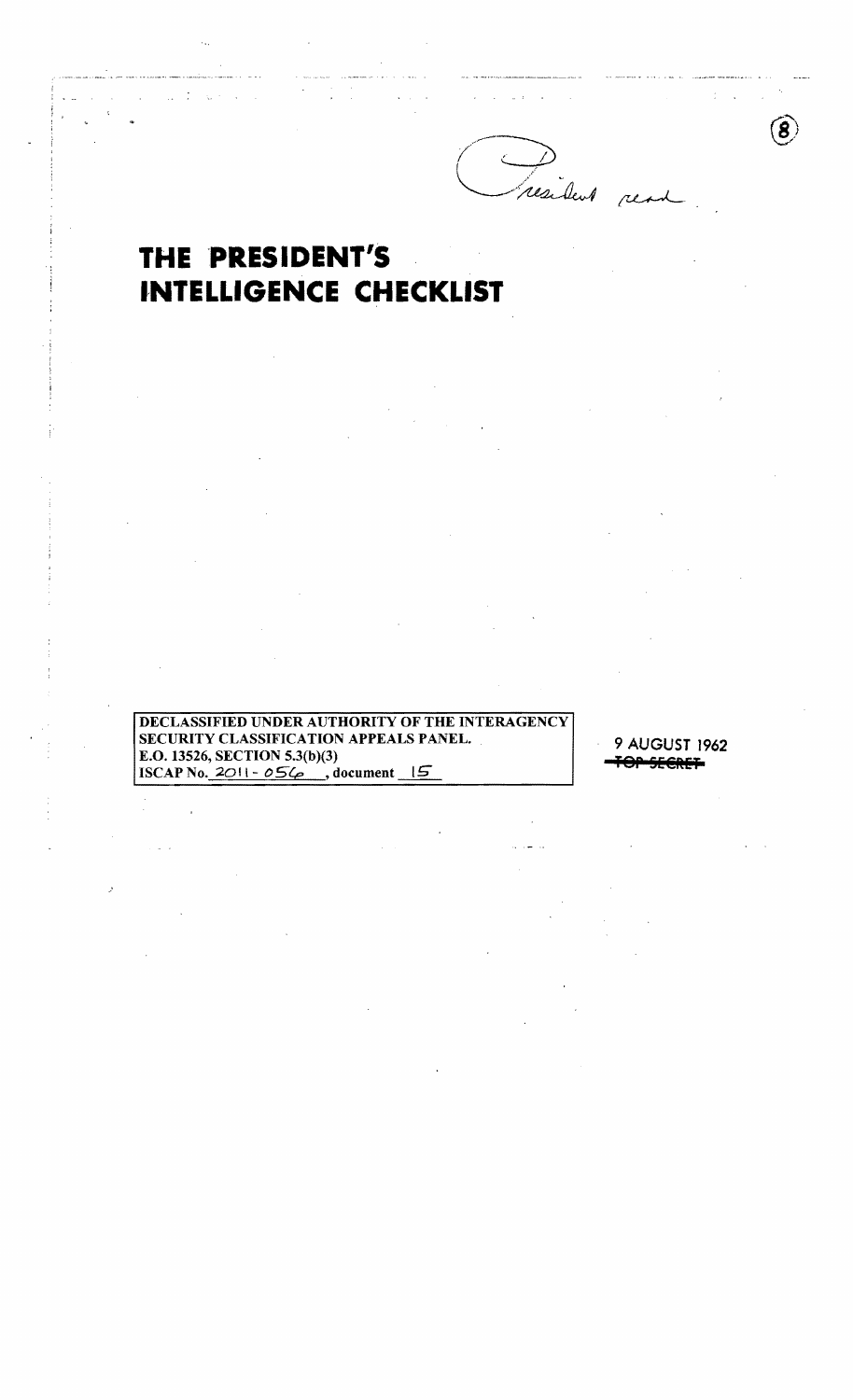Portion identified as non-responsive to the appeal

l,

 $\ddot{.}$ ł

For The President Only-Inp-Seen

Ô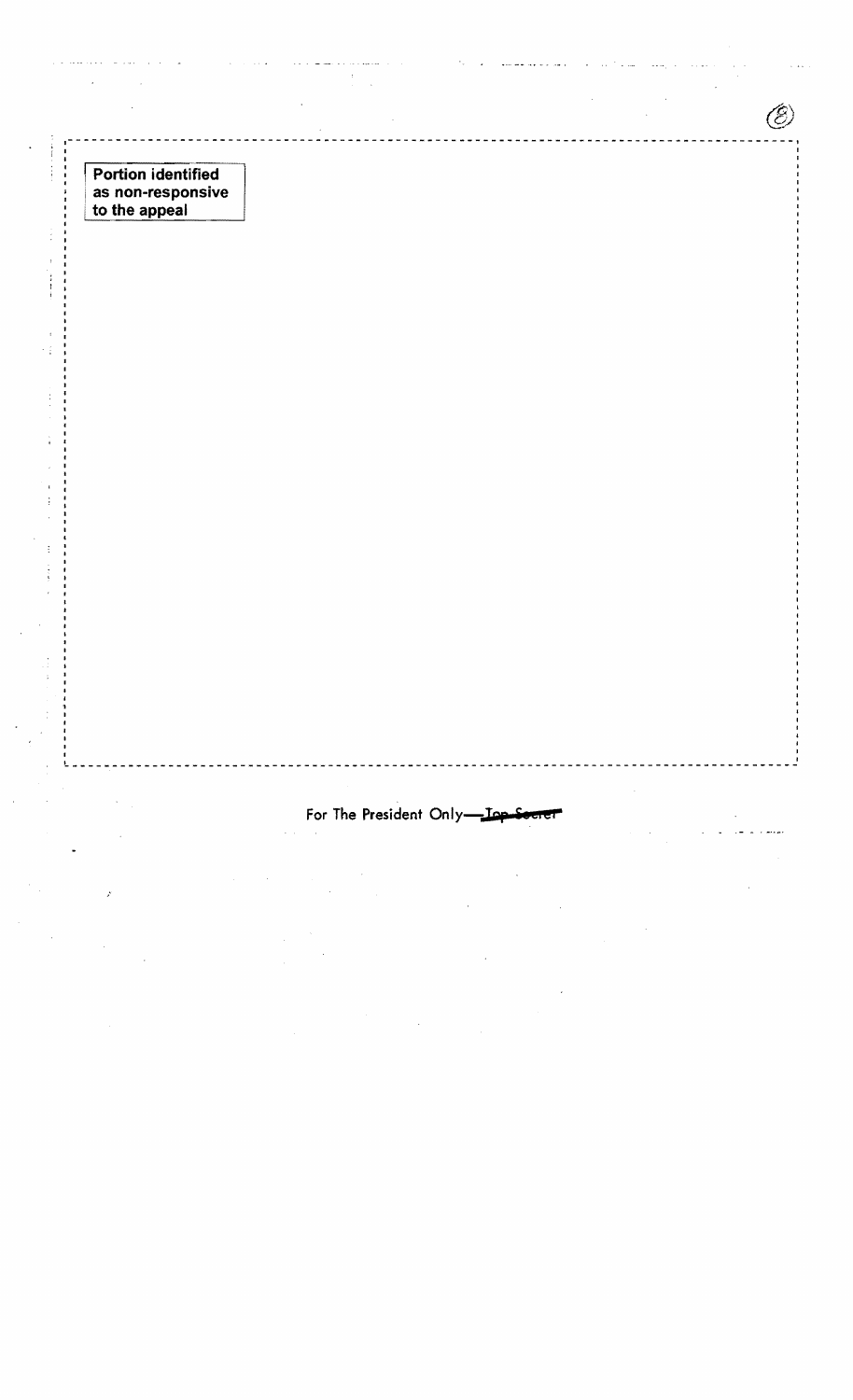Portion identified as non-responsive to the appeal

4. Laos During a tour d'horizon of the problems confronting his government, Souvanna assured Ambassador Unger that the question of Viet Minh with drawal will be "satisfactorily ardwar with be battlessed it,<br>solved." Souvanna, who says he is concerning himself directly with the matter, has indicated he may go to Hanoi and Peiping himself to request the withdrawals. Nothing Souvanna has said, however, enhances our confi dence regarding our ability to verify such withdrawals when and if they take place.

For The President Only-

. The contract of the contract of the contract of the contract of the contract of the contract of the contract of the contract of the contract of the contract of the contract of the contract of the contract of the contrac

<sup>I</sup>~ \_\_\_\_\_\_\_\_\_\_\_\_\_\_\_\_\_\_\_\_\_\_\_\_\_\_\_\_\_\_\_\_\_\_\_\_\_\_\_\_\_\_\_\_\_\_\_\_\_\_\_\_\_ ----------------------------- \_\_\_\_\_\_ 1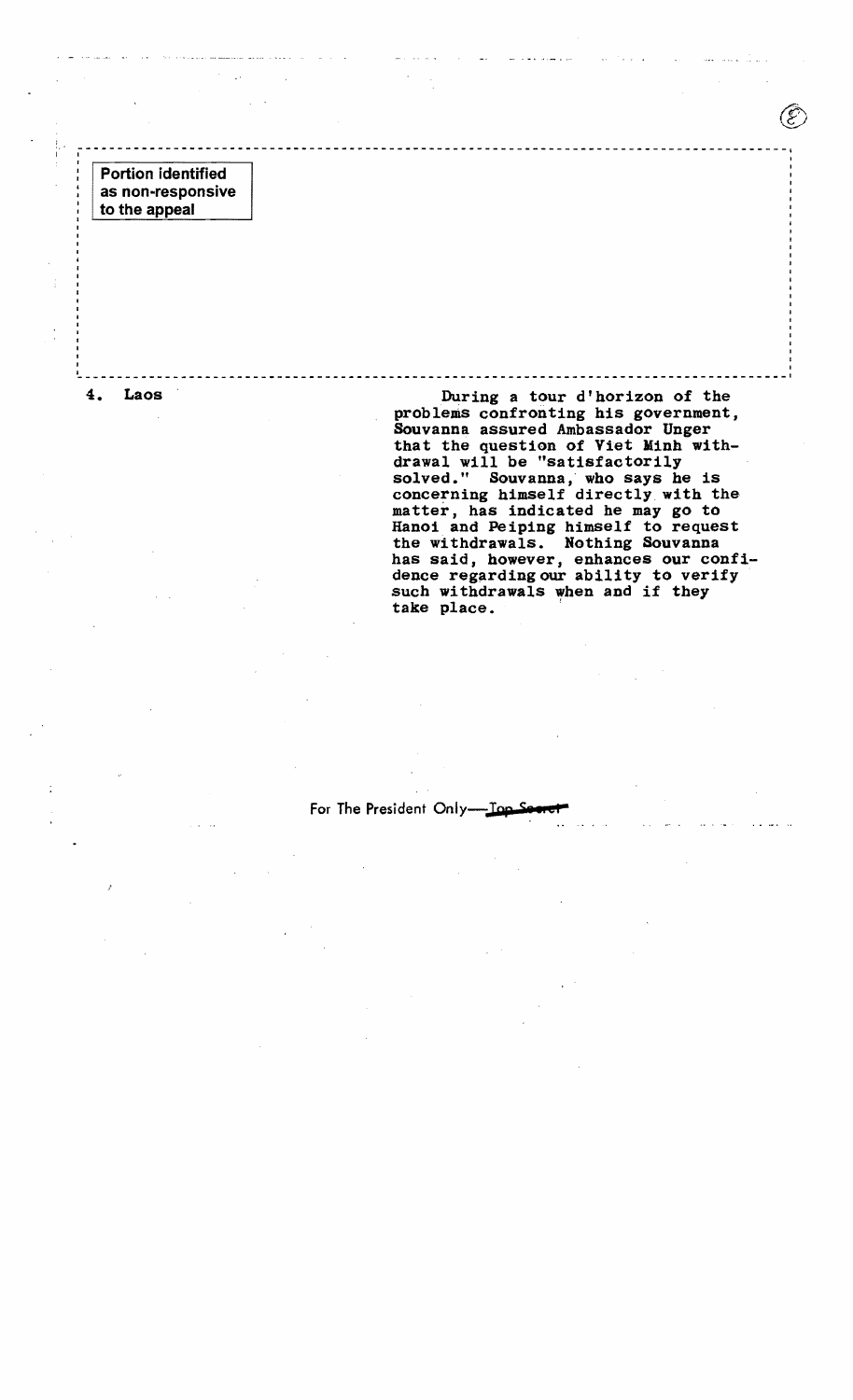USIB WATCH COMMITTEE CONCLUSIONS--8 August 1962

 $\label{eq:2.1} \mathcal{L}_{\text{max}} = \frac{1}{2} \sum_{i=1}^{n} \frac{1}{2} \sum_{i=1}^{n} \frac{1}{2} \sum_{i=1}^{n} \frac{1}{2} \sum_{i=1}^{n} \frac{1}{2} \sum_{i=1}^{n} \frac{1}{2} \sum_{i=1}^{n} \frac{1}{2} \sum_{i=1}^{n} \frac{1}{2} \sum_{i=1}^{n} \frac{1}{2} \sum_{i=1}^{n} \frac{1}{2} \sum_{i=1}^{n} \frac{1}{2} \sum_{i=1}^{n} \frac{1}{2} \sum_{i=$ 

المتحدث والمتاريخ والمتحدث

No Sino-Soviet Bloc country intends to initiate direct military action in the immediate future.

DUring the past week we have noted an increase in the tempo of internal security preparations in East Germany. There are indications that the Soviets may be preparing East Germans for some active participation in the control of Allied surface access to West Berlin. Renewed harassments of Western access may occur at any time. We have no firm evidence that Moscow has moved toward signing a separate peace treaty.

For The President Only<sub>1</sub>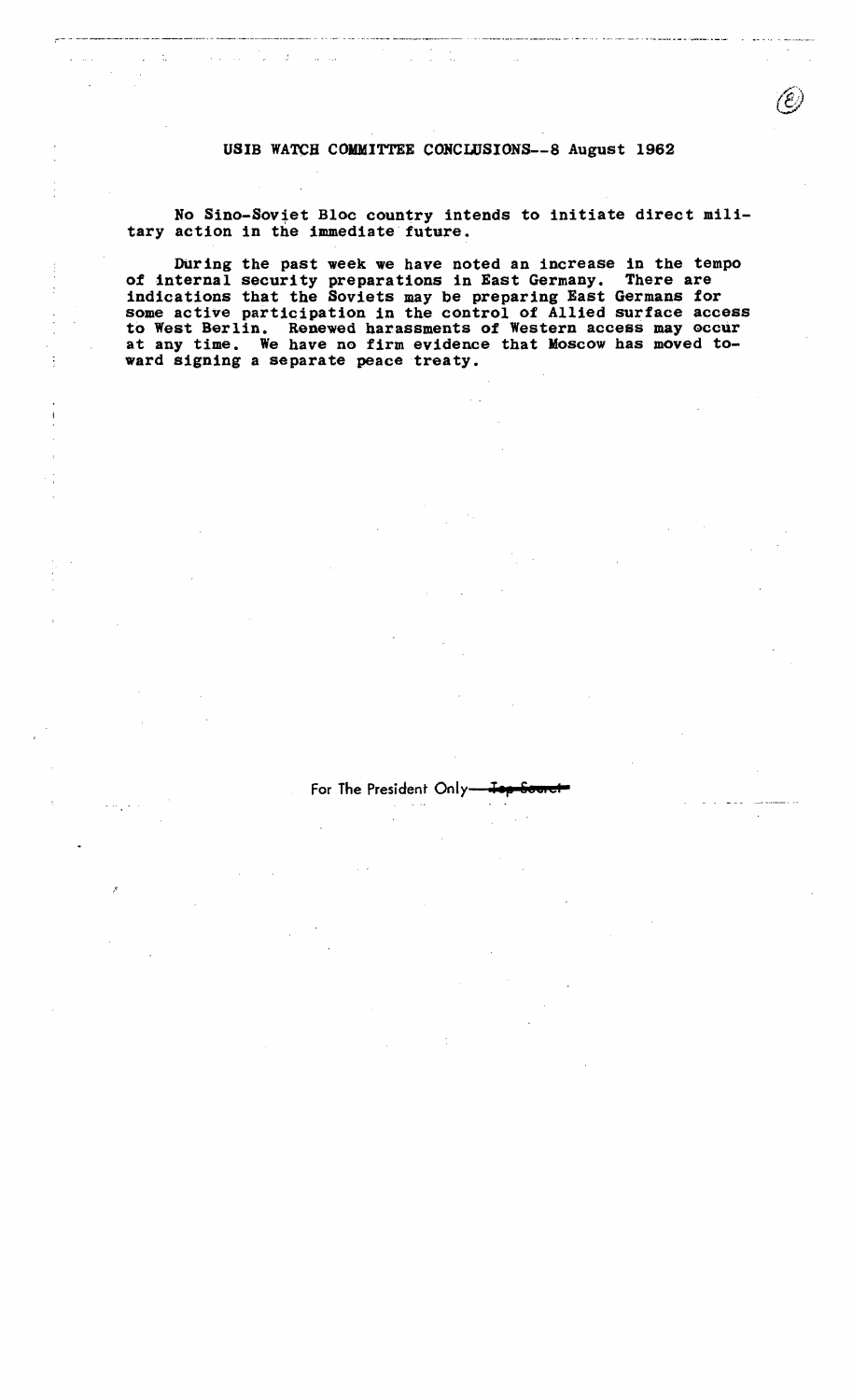|                                                                 | <b>NOTES</b>                                                                                                                                                                             |  |
|-----------------------------------------------------------------|------------------------------------------------------------------------------------------------------------------------------------------------------------------------------------------|--|
|                                                                 |                                                                                                                                                                                          |  |
| <b>Portion identified</b><br>as non-responsive<br>to the appeal |                                                                                                                                                                                          |  |
|                                                                 |                                                                                                                                                                                          |  |
|                                                                 |                                                                                                                                                                                          |  |
|                                                                 |                                                                                                                                                                                          |  |
|                                                                 |                                                                                                                                                                                          |  |
|                                                                 |                                                                                                                                                                                          |  |
| D.                                                              | Soviet shipments to Cuba have been arriving on an unprecedented scale<br>since mid-July. Some 32 vessels are involved; at least half                                                     |  |
|                                                                 | of these we believe to be carrying arms. Five passenger<br>ships with a total capacity of about 3,000 persons have already<br>arrived. Some of the personnel are said to be Soviet tech- |  |
|                                                                 | nicians, and we have no reason to doubt this.<br>We do not<br>believe there are any combat troops among them.                                                                            |  |

For The President Only